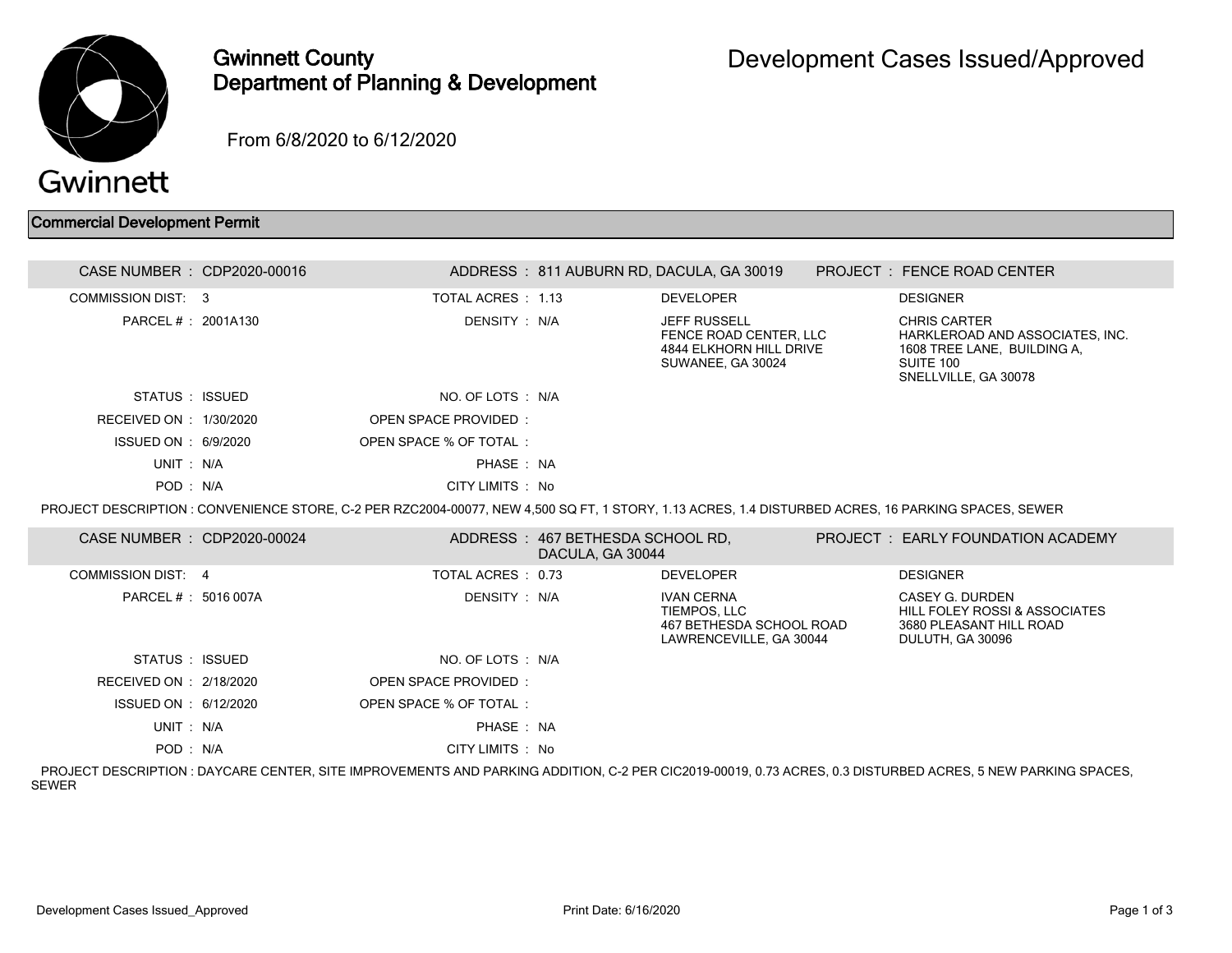| CASE NUMBER : CDP2020-00044                                                                                                                                                |  |                                                                                                    | ADDRESS: 4320 HOG MOUNTAIN RD,<br><b>HOSCHTON, GA 30548</b> |                                                                                                            |  | PROJECT : HOLMAN ROAD AT HOG MOUNTAIN<br><b>PARCELS</b>                                               |
|----------------------------------------------------------------------------------------------------------------------------------------------------------------------------|--|----------------------------------------------------------------------------------------------------|-------------------------------------------------------------|------------------------------------------------------------------------------------------------------------|--|-------------------------------------------------------------------------------------------------------|
| COMMISSION DIST: 3                                                                                                                                                         |  | TOTAL ACRES: 3.86                                                                                  |                                                             | <b>DEVELOPER</b>                                                                                           |  | <b>DESIGNER</b>                                                                                       |
| PARCEL # : 3003 058                                                                                                                                                        |  | DENSITY : N/A                                                                                      |                                                             | <b>CORBITT WOODS</b><br><b>GEORGE P FLANIGAN</b><br>3633 MARY'S VIEW LANE<br>DACULA, GA 30019              |  | <b>TODD PARKER</b><br>PRECISION PLANNING. INC<br><b>400 PIKE BOULEVARD</b><br>LAWRENCEVILLE, GA 30046 |
| STATUS : ISSUED                                                                                                                                                            |  | NO. OF LOTS : N/A                                                                                  |                                                             |                                                                                                            |  |                                                                                                       |
| RECEIVED ON : 3/17/2020                                                                                                                                                    |  | <b>OPEN SPACE PROVIDED:</b>                                                                        |                                                             |                                                                                                            |  |                                                                                                       |
| ISSUED ON : 6/9/2020                                                                                                                                                       |  | OPEN SPACE % OF TOTAL:                                                                             |                                                             |                                                                                                            |  |                                                                                                       |
| UNIT: N/A                                                                                                                                                                  |  | PHASE: NA                                                                                          |                                                             |                                                                                                            |  |                                                                                                       |
| POD: N/A                                                                                                                                                                   |  | CITY LIMITS : No                                                                                   |                                                             |                                                                                                            |  |                                                                                                       |
|                                                                                                                                                                            |  | PROJECT DESCRIPTION : SANITARY SEWER OUTFALL, RA200, 3.863 TOTAL ACRES, 3.1 DISTURBED ACRES, SEWER |                                                             |                                                                                                            |  |                                                                                                       |
| CASE NUMBER : CDP2020-00056                                                                                                                                                |  |                                                                                                    | ADDRESS: 3390 MCDANIEL RD, DULUTH, GA<br>30096              |                                                                                                            |  | PROJECT: HENNESSY LEXUS PARKING<br><b>EXPANSION</b>                                                   |
| <b>COMMISSION DIST: 1</b>                                                                                                                                                  |  | TOTAL ACRES : 2.42                                                                                 |                                                             | <b>DEVELOPER</b>                                                                                           |  | <b>DESIGNER</b>                                                                                       |
| PARCEL # : 6232 433                                                                                                                                                        |  | DENSITY: N/A                                                                                       |                                                             | <b>ROB HAYES</b><br>TUXEDO REAL ESTATE PARTNERS 3.<br>LLC.<br>3383 SATELLITE BOULEVARD<br>DULUTH, GA 30096 |  | <b>JON EVANS</b><br>EVANS DESIGN GROUP, INC.<br>4755 SUMMER SONG COURT<br><b>BUFORD, GA 30519</b>     |
| STATUS : ISSUED                                                                                                                                                            |  | NO. OF LOTS : N/A                                                                                  |                                                             |                                                                                                            |  |                                                                                                       |
| RECEIVED ON : 4/9/2020                                                                                                                                                     |  | OPEN SPACE PROVIDED:                                                                               |                                                             |                                                                                                            |  |                                                                                                       |
| ISSUED ON : 6/9/2020                                                                                                                                                       |  | OPEN SPACE % OF TOTAL:                                                                             |                                                             |                                                                                                            |  |                                                                                                       |
| UNIT: N/A                                                                                                                                                                  |  | PHASE: NA                                                                                          |                                                             |                                                                                                            |  |                                                                                                       |
| POD: N/A                                                                                                                                                                   |  | CITY LIMITS : No                                                                                   |                                                             |                                                                                                            |  |                                                                                                       |
| PROJECT DESCRIPTION : HENNESSY LEXUS PARKING EXPANSION, C-2 PER SUP1999-00014, PARKING EXPANSION, 2.42 ACRES, 1.6 DISTURBED ACRES, 160 NEW PARKING SPACES,<br><b>SEWER</b> |  |                                                                                                    |                                                             |                                                                                                            |  |                                                                                                       |
| <b>TOTAL FOR: Commercial Development</b>                                                                                                                                   |  | NO. OF CASES: 4                                                                                    |                                                             | NO. OF LOTS: 0                                                                                             |  | <b>TOTAL ACRES: 8.14</b>                                                                              |

Permit

Γ